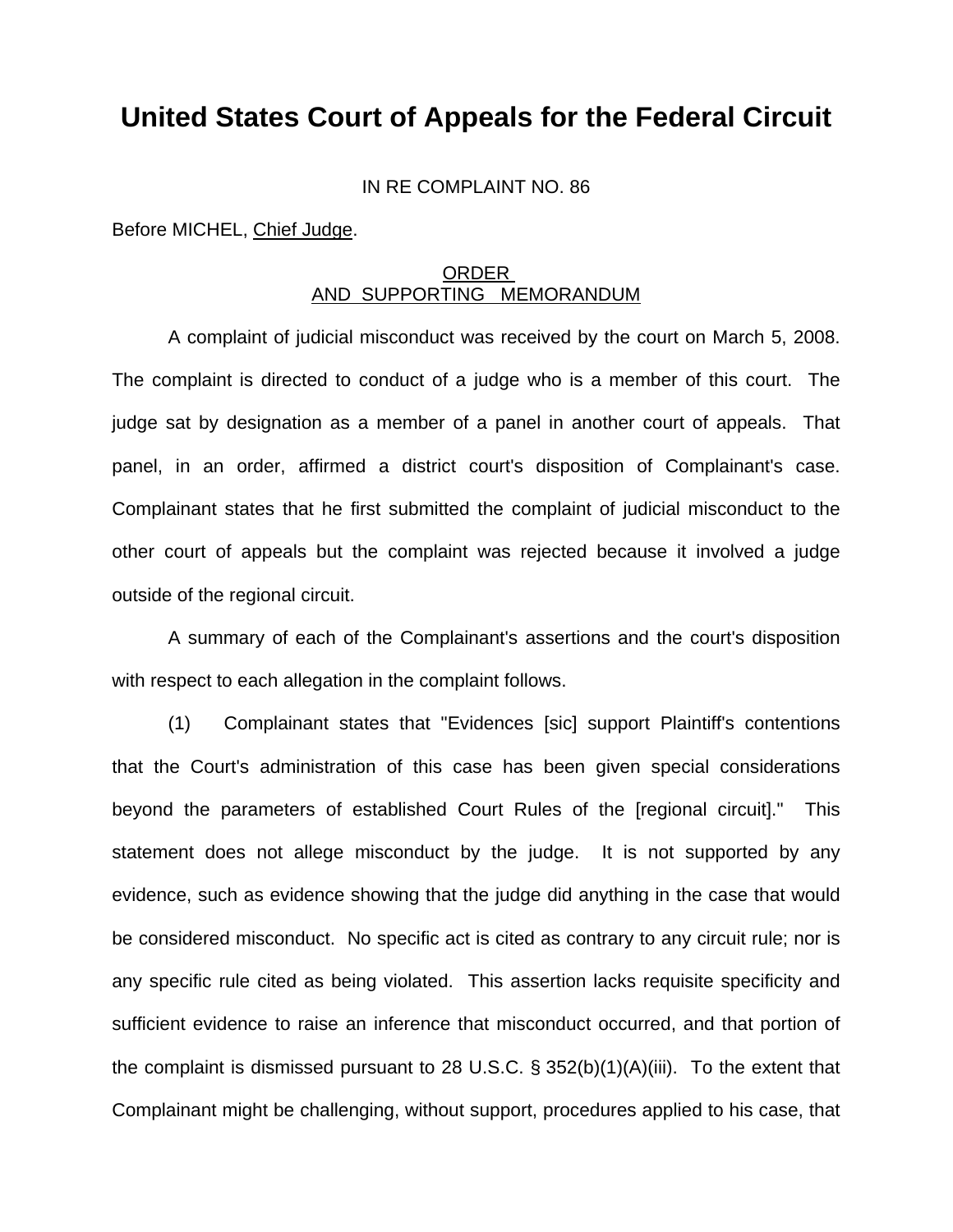portion of the complaint is also dismissed pursuant to 28 U.S.C. § 352(b)(1)(A)(ii) because it is directly related to a procedural determination in Complainant's appeal.

 (2) "[The judge] by virtue of him assuming the position as presiding Judge over this case, failed in his responsibility to uphold ABA Rules of reporting the misconduct of Court Officers. *(Whether [the judge] exceeded the boundaries of his authority, at the [regional circuit], is a question for this Court)*" [italics in original]. Elsewhere in his complaint, Complainant refers to the order issued by the three-judge panel in his appeal, contrasts statements in the order with his discussion of evidence, and then states that "[the judge] did not respond to these breaches in the law." Clearly, Complainant's assertions are directly related to the merits of the panel's determinations in his appeal, and this portion of the complaint is therefore dismissed pursuant to 28 U.S.C. § 352(b)(1)(A)(ii). To the extent that Complainant alleges that the judge "exceeded his authority," the Complainant does not further explain that allegation, provide any specific facts, or cite any evidence that would raise an inference that misconduct occurred. Thus, that portion of the complaint is also dismissed pursuant to 28 U.S.C. § 352(b)(1)(A)(iii).

 (3) "Issues of Judicial Misconduct contained in [two documents attached to the complaint] will reflect to this Court that aside from the apparent unlawful influence of [the judge] upon the Courts, he also acted in tandem with both [the trial judge and counsel for the defendant] in order shield [sic] and protect [the defendant], against Plaintiff's claims of discrimination." Complainant was the plaintiff-appellant in the appeal complained about. The two documents attached to the complaint describe certain evidence and assert activities by the defendant's counsel. This portion of the complaint challenges merits determinations and is therefore dismissed pursuant to 28 U.S.C.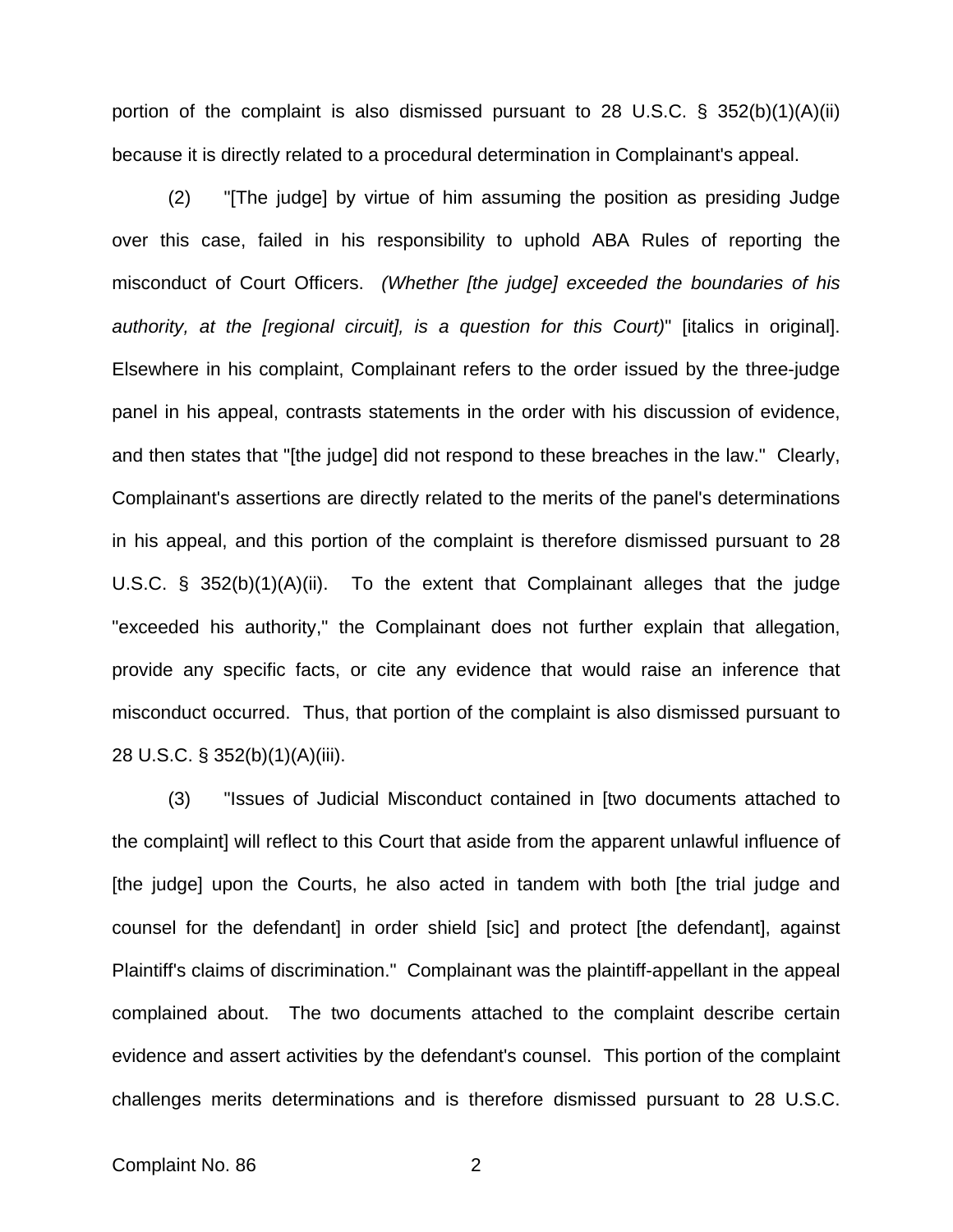§ 352(b)(1)(A)(ii). In one sentence in one of the attachments, the Complainant states that "[t]here had to have been impermissible ex parte communications between Counsel and the Courts." No specific communication is cited. No witness or participant is cited. This is in fact nothing but a bare assertion. It represents nothing other than Complainant's speculation or unsupported belief that there was some sort of conspiracy in the assignment of the judge to the panel that decided his appeal. Thus, Complainant's assertion that there were ex parte communications that involved the judge is dismissed pursuant to 28 U.S.C. § 352(b)(1)(A)(iii) as lacking specific factual allegations and sufficient evidence to raise an inference that misconduct occurred.

 (4) "[The judge] knowingly and willfully . . . did violate the Rules of Chapter 1(b), of the Judicial Counsel [sic] Rule, governing to wit: (1) Conduct prejudicial to the effective and expeditious administration of the business of the Courts, (2) use of the Judge's office to obtain special treatment for friends and relatives, (3) improperly engaging in discussion with lawyers or parties to cases in the absence of representatives of opposing parties and (4) other abuses of judicial office which reflected non-adherence to the Constitution of the United States." This broad assertion is related to Complainant's belief that "segments of material evidences that were included within the briefs that Plaintiff submitted to the Appeals Court" were "discriminately ignored by [the judge]." Apparently, Complainant believes that because the reviewing court did not accept his arguments or find convincing his evidence described in court papers, there must have been misconduct. There is no evidence to support Complainant's assertion, which is only a speculative belief that Complainant holds. Thus, this portion of the complaint is dismissed pursuant to 28 U.S.C. § 352(b)(1)(A)(iii). Further, to the extent Complainant is challenging the court's weighing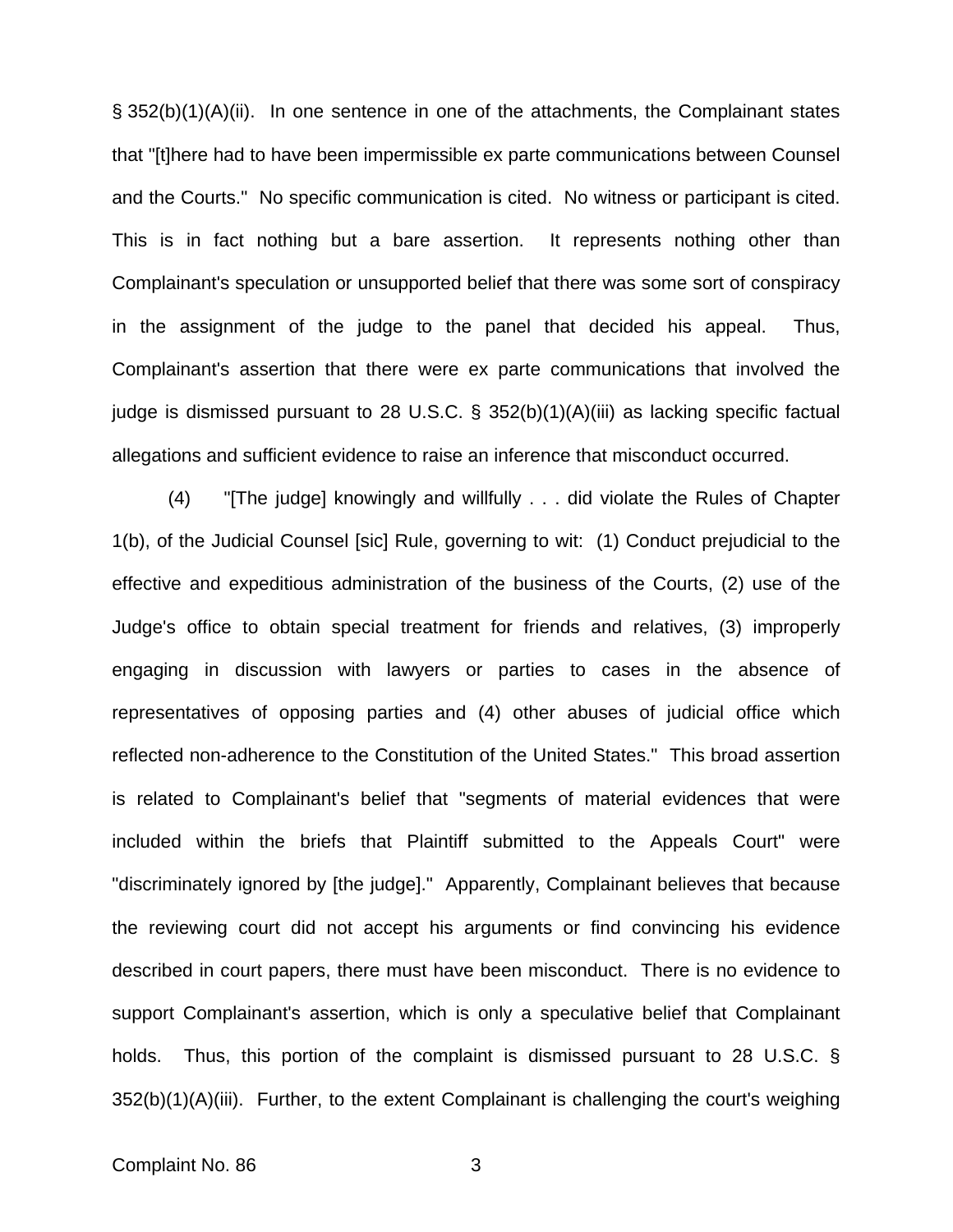of the evidence, his assertion is directly related to the merits of the court's order in his appeal. Thus, this portion of his complaint is also dismissed pursuant to 28 U.S.C. § 352(b)(1)(A)(ii).

 (5) "In this case, Plaintiff believes nepotism was an issue as *Black Letter Law* was redefined, granting unlawful favor to [the defendant]." This assertion is directly related to a determination on the merits in Complainant's case, although couched as a "nepotism" assertion. Thus, this portion of the complaint is dismissed pursuant to 28 U.S.C. § 352(b)(1)(A)(ii). Further, no specific act is cited and no witness or document was identified. Because there is no evidence, only Complainant's belief, to support his assertion of nepotism, this portion of the complaint is also dismissed pursuant to 28 U.S.C. § 352(b)(1)(A)(iii). Complainant does not state that he heard or saw the judge do anything (or that anyone else did anything) that might suggest there was "nepotism." No evidence was cited that defendant and the judge are related. If they are not, then by definition nepotism cannot exist.

 (6) "[The judge's] efforts in protecting [the defendant] lead [sic] him to purposefully overlook factual material. . . . This ruling is a blatant act of prejudice and a move towards retaliation against Plaintiff for his efforts in challenging the illegal and unconstitutional actions of the Court." As this assertion is directly related to a determination on the merits in Complainant's case, this portion of the complaint is dismissed pursuant to 28 U.S.C. § 352(b)(1)(A)(ii). To the extent that the assertion might suggest that the judge was biased, there is no support for such an assertion, except for Complainant's belief that, because he did not prevail, the judge must have been biased. Complainant does not state that he or anyone else heard or saw anything that would suggest the judge was biased. Again, no witness or document is identified.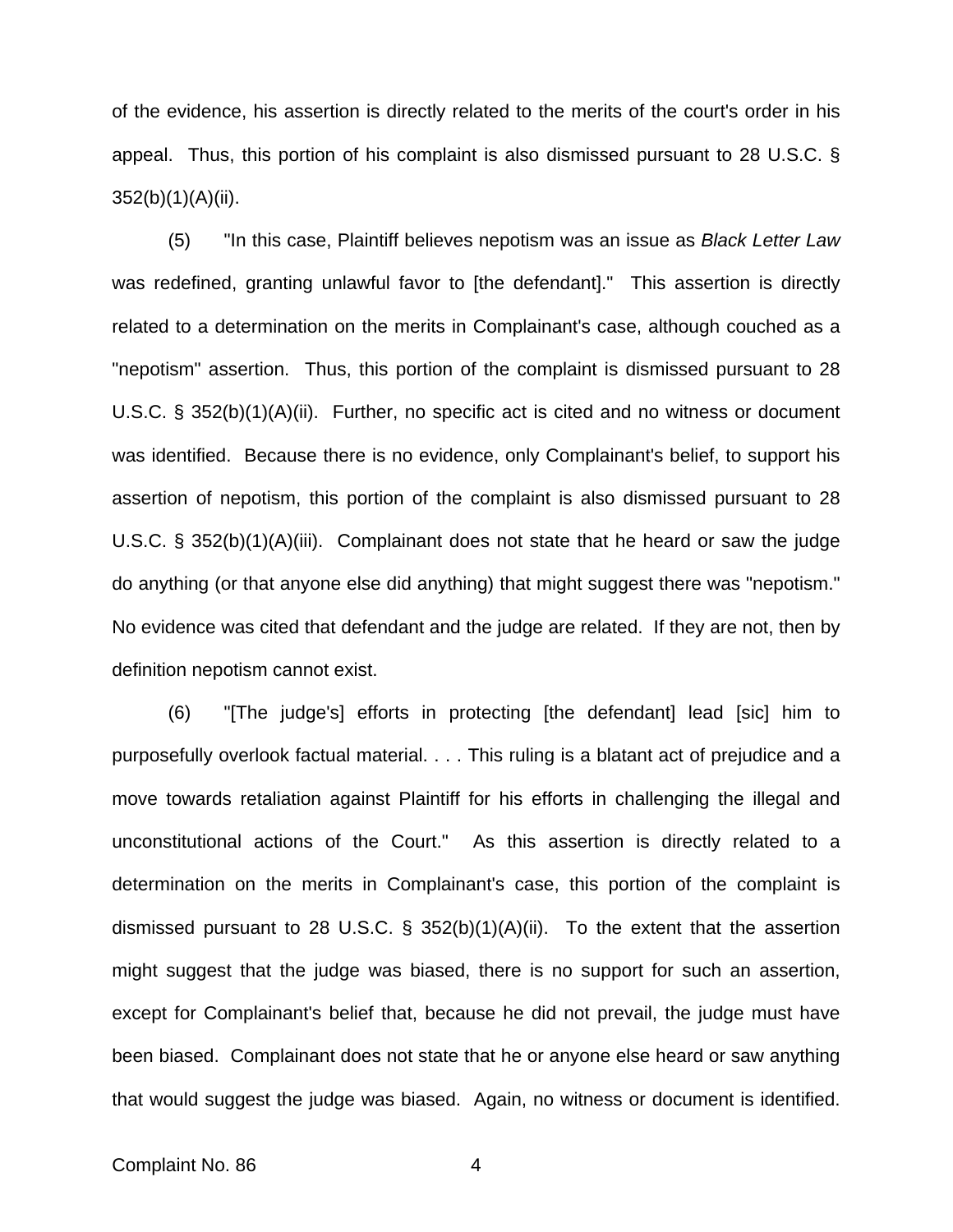Complainant's bare assertion of bias is not supported by any evidence, much less evidence sufficient to raise an inference that misconduct occurred, and thus this portion of the complaint is dismissed pursuant to 28 U.S.C. § 352(b)(1)(A)(iii).

 (7) Complainant lists various items in evidence that he believes were overlooked by the court. The assertion that evidence was overlooked is directly related to the merits of the court's ruling and is dismissed pursuant to 28 U.S.C.  $§$  352(b)(1)(A)(ii).

 (8) "[The judge] in this case witnessed numerous acts of misconduct committed by the lower court and also the Misconduct of Defense Counsel, yet failed to call for sanctions . . . ." This assertion lacks sufficient evidence to raise an inference that misconduct occurred. As with all of Complainant's other unsupported assertions, the only evidence provided is Complainant's summary of evidence or arguments that he states he presented to the court and assertions that counsel for the defense behaved improperly. There is no evidence, only Complainant's surmise, to support any of these charges of misconduct against the judge. Thus, this portion of the complaint is dismissed pursuant to 28 U.S.C. § 352(b)(1)(A)(iii). To the extent the Complainant suggests that the judge erred by not sanctioning counsel for the defense, such a suggestion is directly related to the merits of the court's determinations and thus this portion of the complaint is dismissed pursuant to 28 U.S.C. § 352(b)(1)(A)(ii).

 (9) Complainant states that the judge "allowed social and perhaps family relationship to influence judicial conduct. [The judge] failed to diligently discharge his administrative responsibilities, exposed the legal profession and the courts to obloquy and violated standards of professional responsibility that illegally confiscated from Plaintiff his Civil Rights and Constitutional Rights as a citizen. The Courts [sic] actions